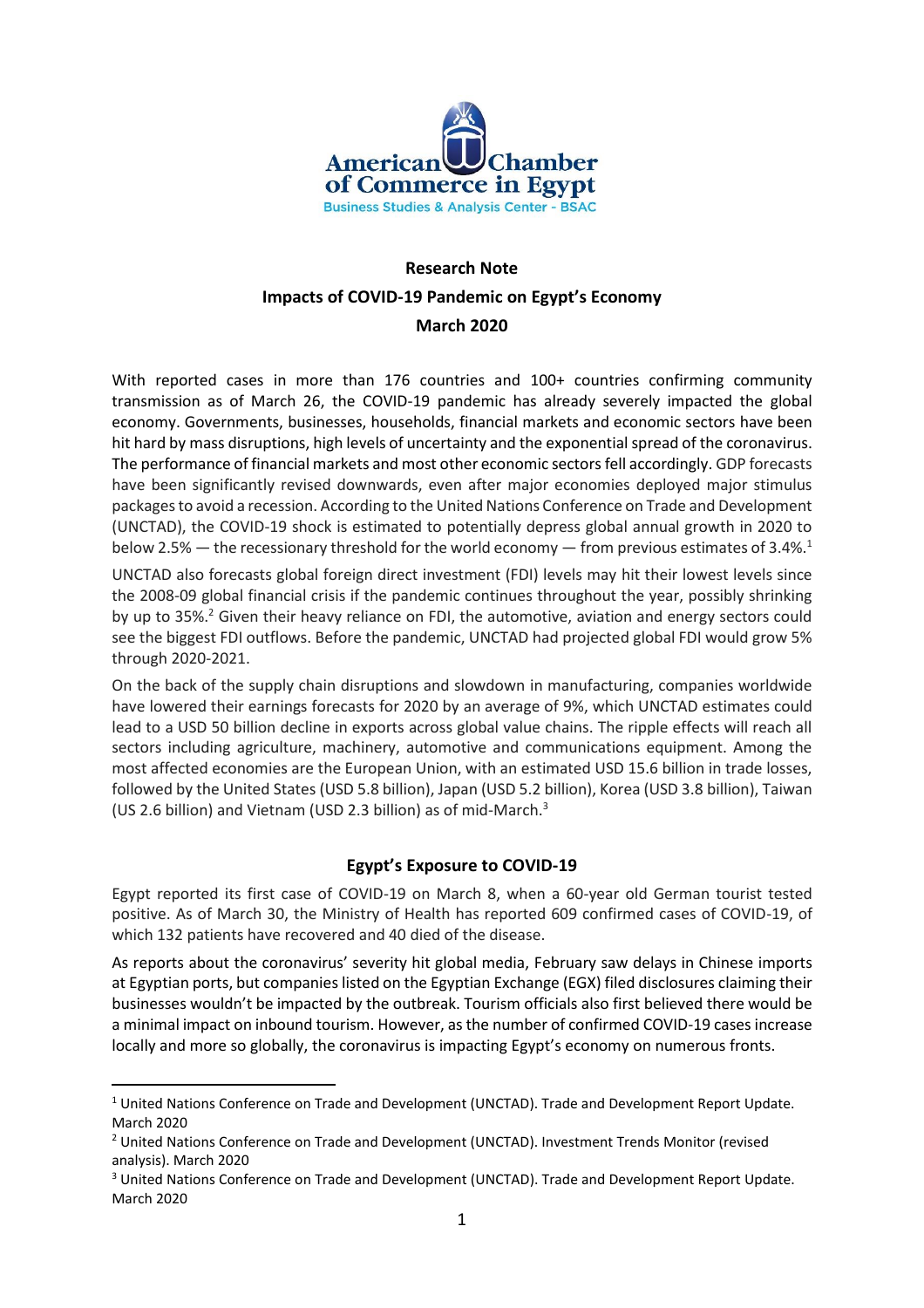According to Fitch Ratings, solid international reserves and the government's fiscal reforms will support Egypt's credit position, but the outbreak will significantly impact GDP growth, external financial accounts and foreign currency liquidity.<sup>4</sup> Pointing to USD 45.5 billion in international reserves and USD 7 billion in foreign currency deposits, Fitch predicts Egypt can slow capital outflows over the short run, but warns reserves may rapidly erode if outflows persist. Renaissance Capital also sees a risk on overall private consumption, which accounts for 80% of nominal GDP, as the country shuts down to curb the spread of the virus. The local investment bank sees 30% of Egypt's nominal GDP being threatened by COVID-19 and forecasts GDP growth may contract to 1.3% by year's end.

## **Measures Taken to Mitigate Impact**

As of March 26, Egypt's government has taken a number of measures to contain the outbreak's effects on the economy, which has made giant strides over the past few years.

#### *Fiscal policy*

Similar to other nations, Egypt's government rolled out a full-fledged stimulus package worth at least EGP 100 billion to absorb the shocks of the pandemic. Fiscal measures to support the economy and the financial market include:

- **Lowering the price of electricity** for industrial use by 10 piasters per kilowatt hour (kWh) for the medium, high and ultra-high usage tiers, and freezing rates for the next 3-5 years. Government sources estimate these electricity price cuts could cost around EGP 6 billion alone.
- **Relaxing real estate tax payment settlements** for industrial and tourism companies by giving them a three-month tax break. Companies will also be allowed to settle existing real estate tax liabilities in monthly installments until September 2020.
- **Reducing the stamp tax on EGX transactions** to 0.125% (from 0.15%) for foreign investors and 0.05% (down from 0.15%) for local investors. All spot transactions on the EGX will also be exempt from the stamp tax.
- **Postponing the capital gains tax** on stock market transactions until January 1, 2022, and permanently exempting foreign investors from the duty.
- **Cutting tax on dividends** by 50%: investors will now pay a withholding tax of 5% (down from 10%) on dividend payouts from listed companies.
- **Fast-tracking payouts from the Export Subsidy Fund**, which will see EGP 1 billion in arrears fully paid out by April's end and 10% in cash payments for new obligations during June.
- **Expanding the Social Security and Pension Act's realm** by disbursing EGP 27.6 billion in funds to 2.4 million families, encompassing a total 10 million beneficiaries, as well as raising pensions by 14% starting 2021.
- **Providing one-time stipends of EGP 500 for seasonal workers** who register online with the Ministry of Manpower; around 130,000 workers were registered as of March 25.
- **Extending the suspension of tax on agricultural land** for two more years.
- **Extending the deadline for personal tax filings until mid-April** and waiving e-payment fees for online payments. The Tax Authority is looking into postponing the filing deadline for auditors and businesses, specifically SMEs.

#### *Monetary policy*

Along with 39 other central banks around the world, the Central Bank of Egypt (CBE)'s Monetary Policy Committee (MPC) slashed interest rates, cutting the benchmark rates by 300 basis points (bps) at an emergency meeting on March 16. The overnight deposit and lending rates now stand at 9.25% and

<sup>4</sup> Fitch Ratings. Non-Rating Action Commentary. March 23, 2020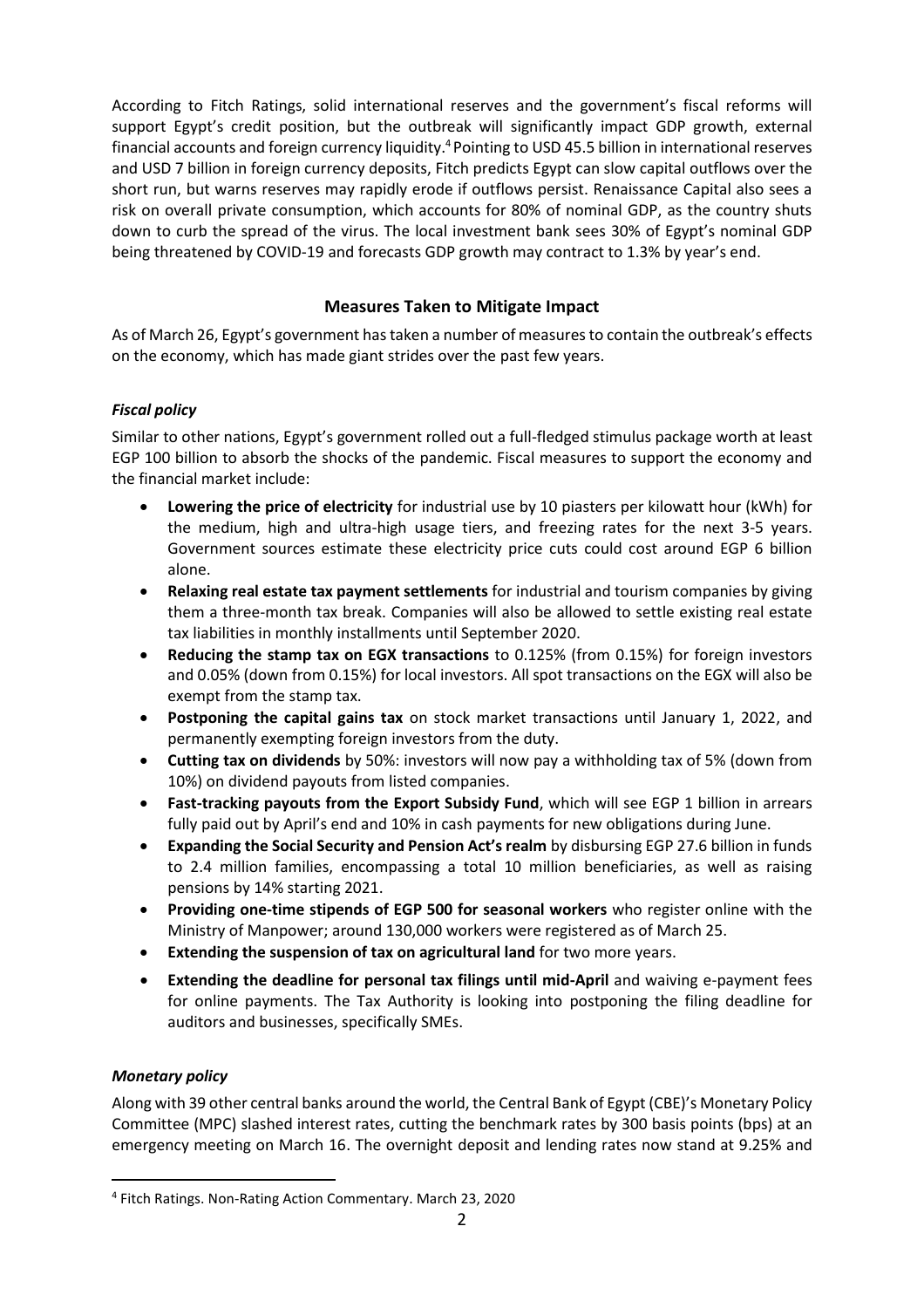10.25%, respectively. While high interest rates have been among the CBE's strategies to draw in foreign liquidity, the latest cuts are meant to encourage industrial sector growth and capital expenditure lending, help shrink the budget deficit (given the new expansionary fiscal measures) and stimulate foreign investments on the stock market. The rate cut is expected to lead to a rise in inflation, starting with April's figures, especially as Ramadan approaches, which typically sees higher household spending activity. Other expansionary measures include:

- **Postponing all bank loan payments for businesses and retail clients for a six-month period,** including SMEs, corporations and individual borrowers.
- **Launching a debt relief initiative for individual borrowers** where marginal interest on debt under EGP 1 million will be waived for borrowers at risk of default. Eligible customers will have to pay 50% the original debt up front and arrange a payment plan with their creditor bank; they will then be removed from the CBE and i-Score's blacklist and have restrictions on their assets lifted. The Financial Regulatory Authority (FRA) has allowed mortgage finance, factoring and leasing companies to also give their clients a six-month period to repay debts.
- **Cutting discount rates for three CBE financing initiatives** the factories, mortgages and tourism finance programs— to 8%, in accordance with the MPC's decision.
	- o The factories initiative allocates EGP 100 billion for medium-sized factories to access subsidized loans at 10% interest.
	- $\circ$  The mortgage initiative allocates EGP 50 billion for mortgages with interest rates of 10% for middle-income households. (This is a follow-on program of the CBE's EGP 10 billion initiative that ran from 2014 to 2019.)
	- The tourism initiative allocates EGP 50 billion for tourism companies to pay down their debts at subsidized interest rates of 10%.
- **Extending EGP 50 billion in financing for middle-income housing,** to be disbursed through local banks.
- **Relaxing credit card limits, ATM and point-of-sale transaction fees and commissions** in a bid to improve businesses' access to working capital and streamline consumers' access to credit. The daily limit on electronic payments increased to EGP 30,000 for individuals and EGP 40,000 for companies; monthly limits are now EGP 100,000 for individuals and EGP 200,000 for companies.
- **Adjusting ATM withdrawal limits** to minimize traffic at machines, decrease M2 liquidity and manage inflation. After initially raising the daily limit to EGP 30,000 for individuals, the CBE later reduced the individual daily limit on withdrawals and deposits to EGP 5,000 (compared to the original daily withdrawal limit of EGP 8,000).
- **Launching a debt relief program** for farmers and ranchers, with loan repayments postponed until September 2020.
- **Providing two-year soft loans to tourism companies** to pay wages, commitments to suppliers, and maintenance as part of the EGP 50 billion tourism initiative launched in 2019. Hotels, tour operators, restaurants and tourism transport companies can also access loans with a tenor of two years and a six-month grace period at an interest rate of 8%.
- **Offering one-year, EGP-denominated certificates with 15% yield** via public sector banks to discourage dollarization.

## **Macroeconomic Impacts**

#### *Foreign Exchange Earners*

*1. Remittances*

According to the World Bank, Egypt is the fifth largest recipient of remittances after India (USD 82.2 billion), China (USD 70 billion), Mexico (USD 38.7 billion) and the Philippines (USD 34 billion).<sup>5</sup>

<sup>5</sup> World Bank. Migration Data Portal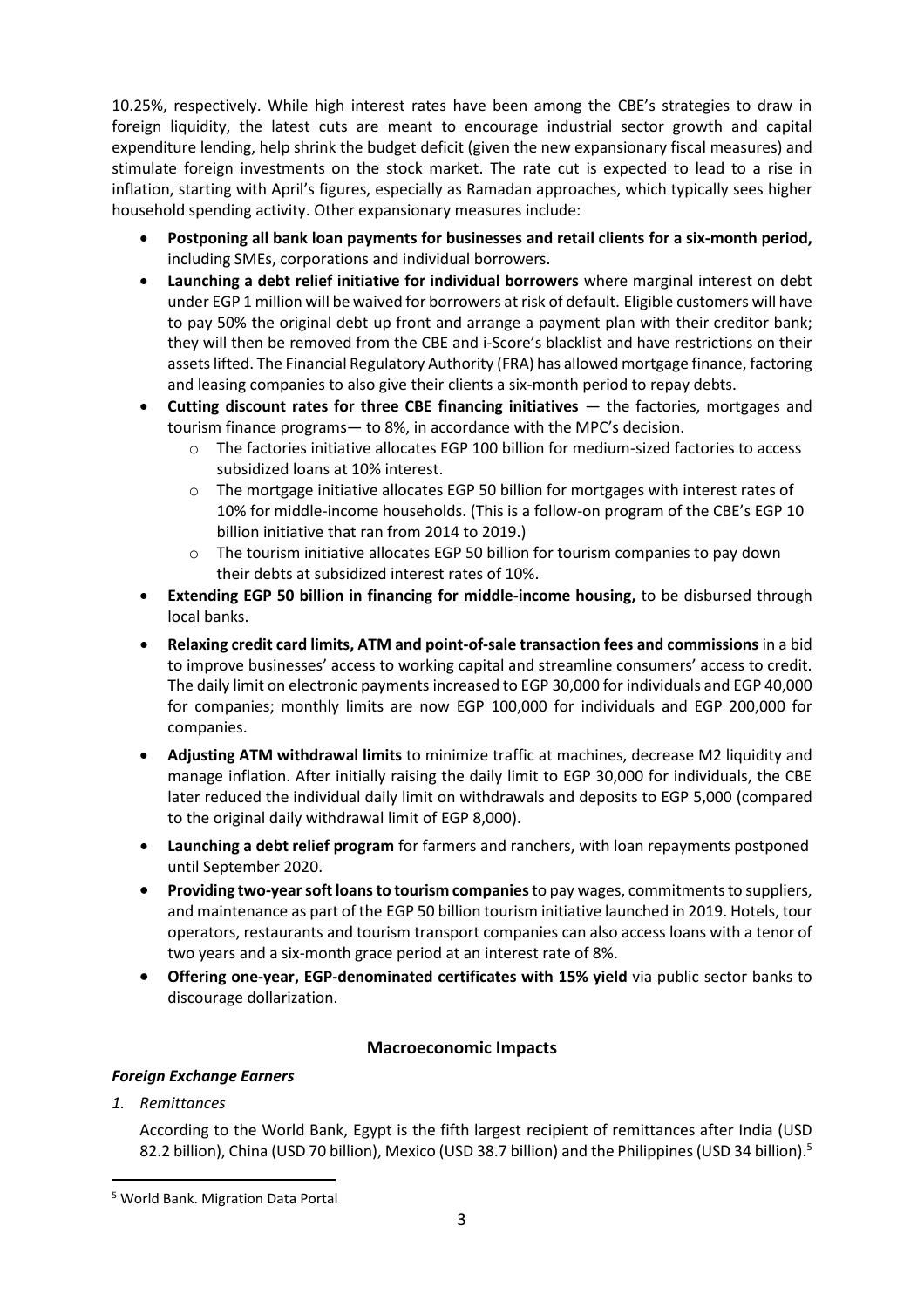Expatriate worker remittances are Egypt's biggest source of hard currency, bringing in USD 27 billion annually from about 5 million expats (2019), and accounting for about 30% of foreign currency revenues. Most of these funds are transferred from Egyptian expats in the Gulf countries; should those employers scale back on projects and/or lay off employees, we may see household purchasing power in Egypt weaken – especially for families reliant on transfers from abroad. This may also weigh on the Egyptian pound's value, which has already began sliding since the outbreak.

In a March 2020 study, the Egyptian Center for Economic Studies (ECES) assessed COVID-19's potential impact on remittances for three scenarios based on the magnitude of the outbreak's impact on the economy.<sup>6</sup> The ECES predicts the decline in remittances would grow Egypt's unemployment and inflation rates as well as lower GDP growth.

|                            | <b>Magnitude of</b><br>impact | <b>Forecasted decline in</b><br>remittances (FY 2019/20) | <b>Forecasted decline in</b><br>remittances (FY 2020/21) |
|----------------------------|-------------------------------|----------------------------------------------------------|----------------------------------------------------------|
| <b>Best-case scenario</b>  | Low                           | 10%                                                      | 8%                                                       |
|                            |                               | (USD 2.6 billion)                                        | (USD 1.8 billion)                                        |
| <b>Moderate scenario</b>   | Moderate                      | 12.5%                                                    | 13.5%                                                    |
|                            |                               | (USD 3.2 billion)                                        | (USD 3.0 billion)                                        |
| <b>Worst-case scenario</b> | Major                         | 15%                                                      | $15 + \%$                                                |
|                            |                               | (USD 3.8 billion)                                        | $(USD 3.3+ billion)$                                     |

*Source: The Egyptian Center for Economic Studies (ECES)*

#### *2. Tourism receipts*

After recovering from post-2011 events, the tourism sector is Egypt's second highest source of foreign currency, accounting for over 50% of service receipts in FY 2018/19. The sectors that has already been significantly impacted by the pandemic. On March 15, the government suspended all air traffic (excluding cargo) into and out of Egypt until April 15, which could be extended. Experts estimate the travel suspension, which went into effect on March 19, could cost the aviation sector north of EGP 2.25 billion in losses by March's end. The government has also halted domestic tourism in the Red Sea and South Sinai areas, ordered the evacuation of tourists from hotels and locked down workers for a 14-day quarantine period. According to the Egyptian Travel Agents Association, new bookings were down 70-80% over the next nine months and occupancy rates at hotels have plummeted. According to the Minister of Antiquities and Tourism, the lockdown could result in monthly losses of USD 1 billion to the tourism industry, and even more if hospitality is accounted for. Goldman Sachs' senior economist Farouk Soussa estimates a 50% drop in tourists by Q2 2020's end, which could bring down Egypt's GDP growth to 2% in FY 2019/20 (compared to the government's projection of 6%). The EGP-USD exchange rate is also expected to increase due to reduced inbound tourism.

Tourism companies, many of which were still trying to recover from post-2011 effects, are now struggling with cancelled reservations, cash flow shortages and outstanding debts. The CBE's financing and debt-relief programs are expected to soften the blow for the industry.

*3. Suez Canal*

With the crisis hitting global trade hard, international trade corridors are already seeing notable decreases in traffic and revenues. Egypt's Suez Canal, which drew in USD 5.7 billion during FY 2018/19, is also expected to see some drops. In February, the number of container ships passing through the canal fell by 7.3%, while the number of passenger and cargo ships decreased 22.2% and 1.3%, respectively.<sup>7</sup> Fewer ships transiting the canal means fewer tolls paid, which may further

<sup>&</sup>lt;sup>6</sup> The Egyptian Center for Economic Studies (ECES). Views on the Crisis: Impact on Remittances from Egyptians Abroad. March 2020

<sup>7</sup> Suez Canal Authority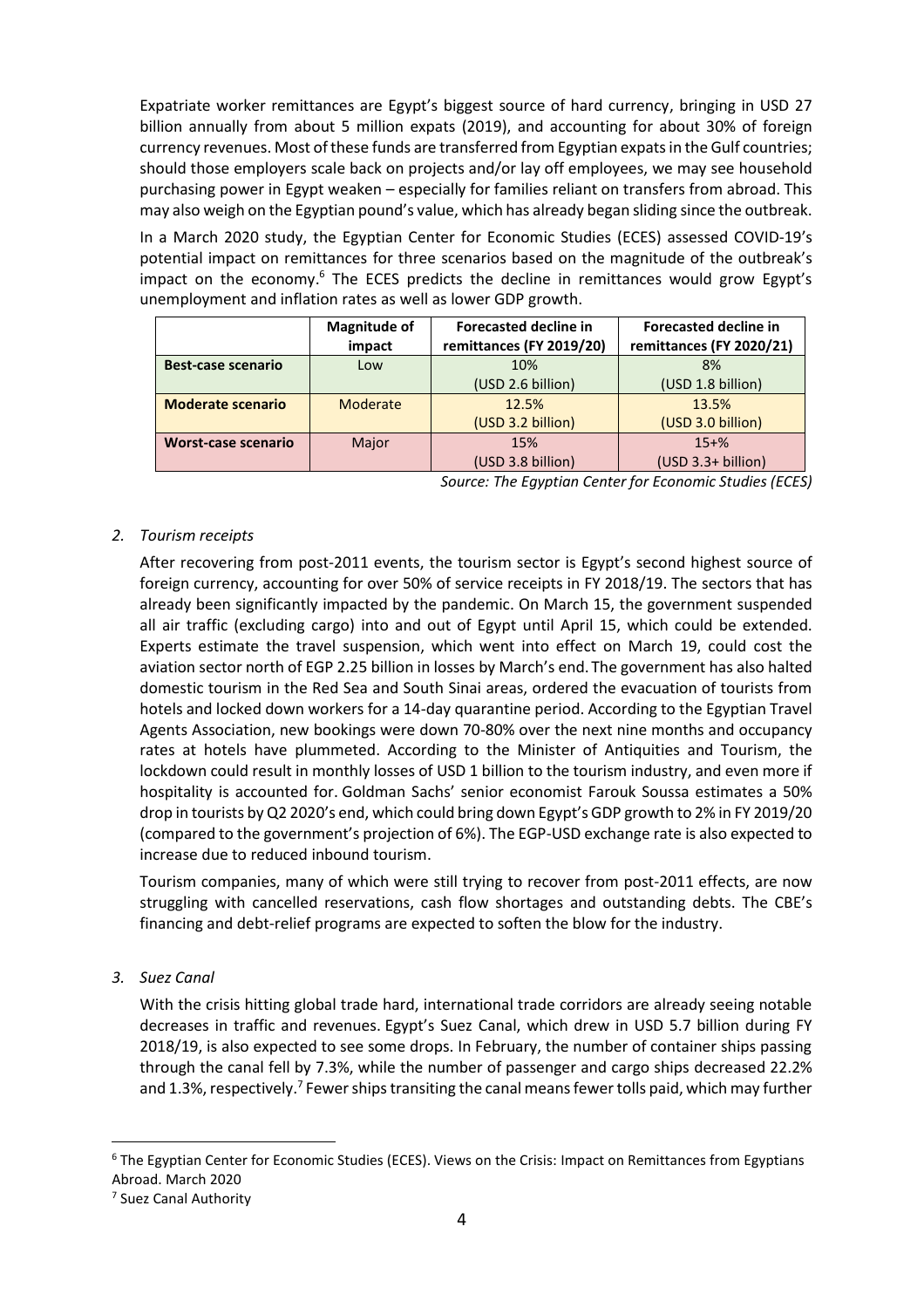constrict Egypt's foreign currency liquidity, add to its current account deficit and negatively affect the EGP-USD exchange rate.

#### *4. Portfolio investment*

Emerging market (EM) debt and equity outflows have hit USD 78 bn in the two months since the global COVID-19 crisis started in January, with investors rushing to invest in safe-haven assets.<sup>8</sup> According to the International Institute of Finance, EM outflows recorded during January and February are more than triple the amount seen in the three months following the beginning of the 2008-09 global financial crisis. This may pose a major risk to Egypt's international investment position given its "vulnerability to a lasting and sharp tightening in financing conditions," says a March 2020 Moody's report.<sup>9</sup>

According to the Ministry of Finance, Egypt's capital flight since mid-February amounts to USD 2- 2.5 billion as of mid-March, with USD 24 billion in outstanding foreign holdings of treasury debt. Demand for new debt offerings is low, as investors look for higher yields amid concerns on Egypt's exposure to the COVID-19 outbreak. Even after hiking yields by an average 80 bps on March 16, the CBE sold only 30% of its total offerings at its March auction.

When interest rates were slashed, many predicted the sell-off of Egyptian debt will continue. However, a number of analysts believe foreign holdings of T-bills may not significantly decrease as inflation eases, ensuring real returns remain attractive. According to local investment bank HC Securities' Vice President of Research, as the interbank market moderately picks up the slack, yields will remain attractive, offering a 0.95% real interest rate (accounting for the 3% rate reduction and HC's forecast for 9% inflation through 2020) compared to 0% for Turkey.

#### *Re-emergence of a Parallel market*

With the strain on Egypt's foreign currency receipts, there could be a risk of a reemerging parallel market that the EGP float dissolved in November 2016. According to a Naeem Brokerage research note, banks and exchange bureaus were offering EGP 15.75 to the USD in March's third week, while unofficial trades saw the dollar sold at EGP 16.10-16.15.<sup>10</sup> A resurgent parallel market could impact remittance inflows as expats look to convert their earnings at higher rates for their families. According to Naeem's note, "banks have begun rationing their [foreign currency] inventories (prioritizing on the imports of necessities) [and] adjusting to the drop in inflows from tourism and hot money outflows… With interbank (foreign exchange) liquidity expected to dry up further in the coming months, we expect the CBE to intermittently plug the deficit by selling USD to the banks."

The CBE is working to limit dollarization by cutting bank interest on USD deposits to 1% above the London interbank rate (LIBOR), down from 1.5%. A number of banks, including Banque Misr and the National Bank of Egypt (NBE), have reduced the returns on their USD-backed saving certificates to encourage investors to park savings in EGP-backed instruments.

#### *Foreign Trade*

Egypt's top trading partners include the EU, the U.S., Italy, Spain, China, Turkey, UAE and Saudi Arabia, which are among the economies highly affected by COVID-19 pandemic. Trying to contain the spread of the disease, these countries have all but halted their industrial and manufacturing activity, which will have direct negative impacts on two-way trade. On the export side, experts forecast export proceeds for Egypt may decline by 25% throughout 2020 as the movement of Egypt's exports to the EU (specifically Italy) and U.S. face internal and external delays, which will also weigh on the country's

<sup>8</sup> International Institute of Finance (IIF). Capital Flows Tracker. April 2020

<sup>9</sup> Moody's Analytics. Egypt's Interest Rate Play. March 2020

<sup>10</sup> Naeem Brokerage. March 2020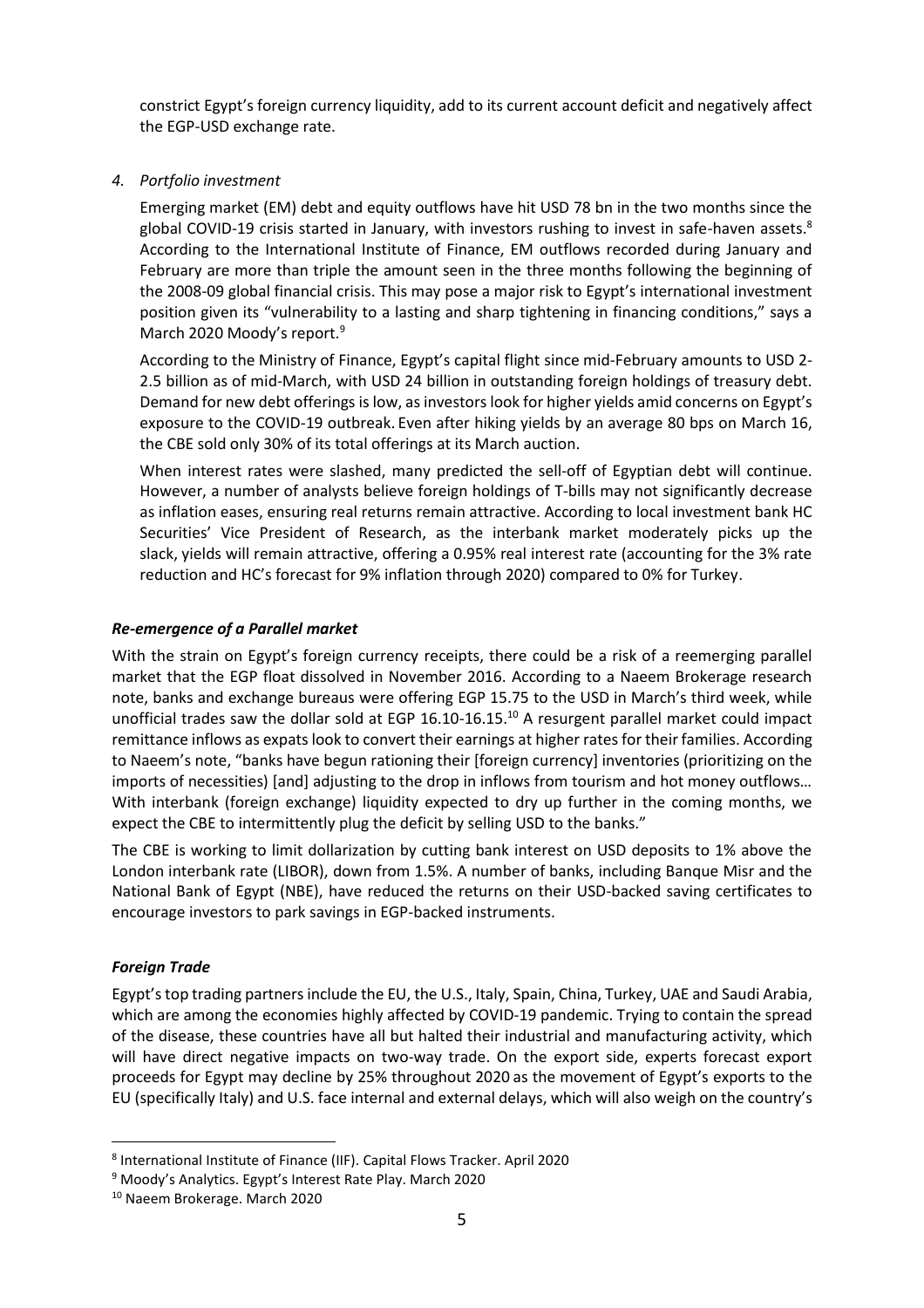external accounts. Similarly, Egypt is likely to import lower volumes, as overseas suppliers focus on domestic markets; this will affect a number of Egypt-based manufacturers, especially in the electrical appliance, electronic devices and textiles sectors, which rely heavily on imported production inputs.

#### *Stock Market*

The coronavirus has negatively affected all global markets, with key indices recording double-digit retractions since the beginning of February. Global equity markets saw some recovery in the third week of March after the U.S. Senate approved a USD 2.2 trillion stimulus package after weeks of negotiations. European indices also began recovering on the back of talks among leaders of a EU zone recovery package.

The EGX began feeling the full effects of the global turbulence in the first week of March, erasing all the gains it made since the beginning of 2020. On March 1, it suffered its largest one-day trading loss since 2012 with the benchmark EGX 30 tumbling north of 6%, triggering the circuit breaker to pause trading for the first time since September 2019 (when a brief weekend of protests sparked uncertainty). To date, circuit breakers have been triggered five times this month, and as of March 19, the EGX 30 was the MENA region's worst performing index, plunging by about 22% between March 15 and 19, and by 37% since the beginning of the year. In a bid to support falling shares, a number of companies are filed for buybacks of treasury stocks, including Palm Hills Developments, GB Auto, Orascom Development Egypt, Madinet Nasr Housing & Development, Eastern Company and Sidi Kerir Petrochemicals Company (SIDPEC), among others.

Following the significant losses, state-owned NBE and Banque Misr injected a combined EGP 3 billion in the market on March 19. The CBE followed on March 23, buying EGP 20 billion worth of equities about 5% of the EGX 100's market capitalization — to support asset prices amid uncontained market volatility. The market reacted positively to the intervention, reverting its downward trend for three consecutive sessions. The EGX 30 joined the ranks of the world's best-performing indices in the third week of March, climbing 14% from March 19's three-year low, boosted by the Financial Regulatory Authority's suspension of EGX circuit breakers for upward moves. Following the government's announcement of a partial curfew, however, the EGX closed in the red on March 24, down 2.8%.



#### **Benchmark Index -EGX30- Movements**

*Source: EGX*

The state's IPO program has been officially put on hold until global equity markets stabilize. According to the Ministry of Public Enterprise Sector, the government will disclose its new plans for the program in May 2020.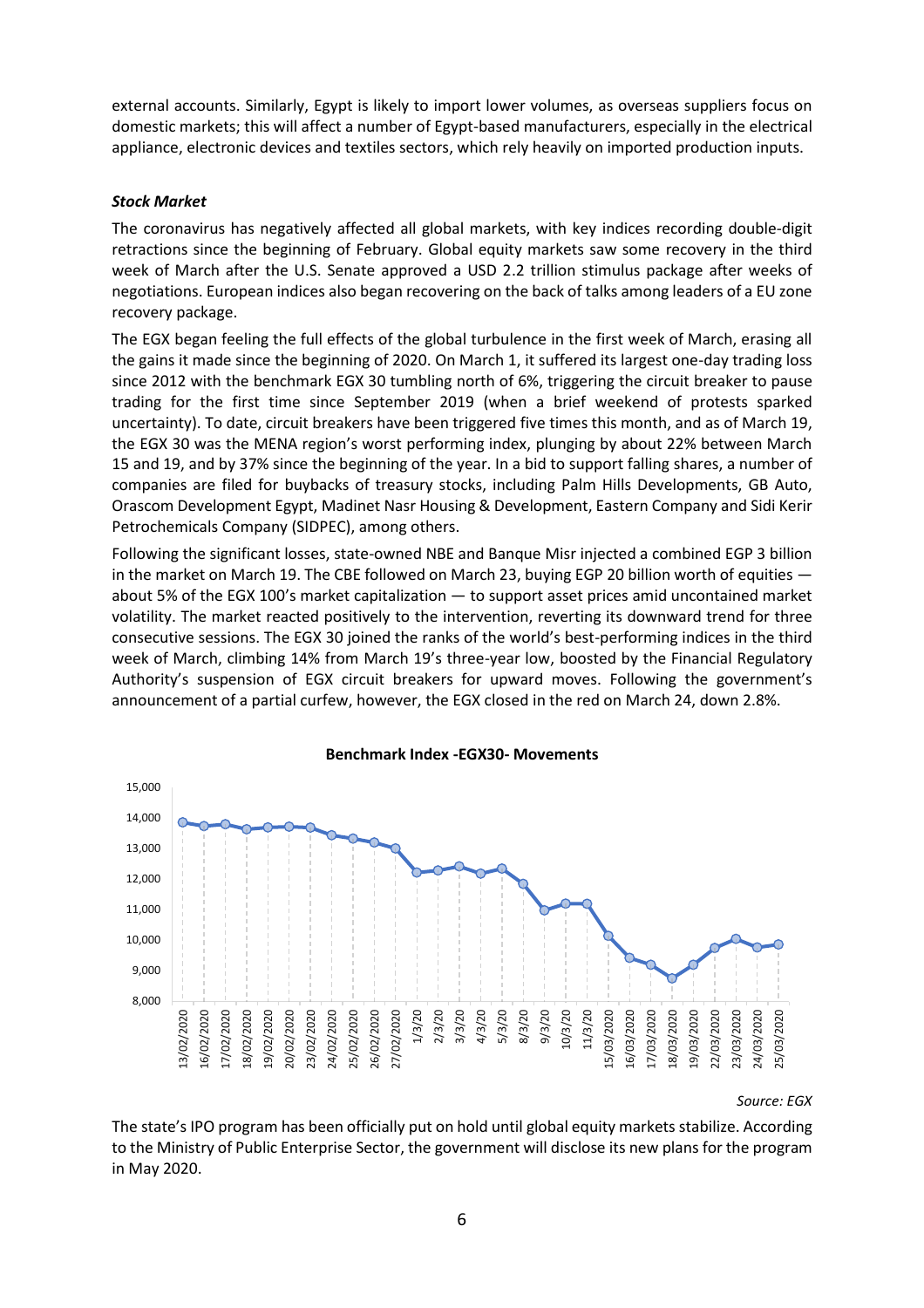### *Employment*

For corporate environments, a number of employers have reported layoffs and unpaid mandatory leaves due to a severe shortage in cash flows, especially among smaller companies.

On March 15, the **government** issued a decree to reduce the number of civil servants at government offices during working hours for 15 days. The decree also stipulated:

- Exemptions for vital employees in the fields of transportation, hospitals, ambulances, sanitation services and electricity;
- Granting exceptional leaves for employees with chronic illnesses, pregnant employees and those caring for children younger than 12;
- Granting employees who had recently returned from abroad a 15-day paid leave (or permission to telework) from their return date.

Starting March 21, the army's chemical warfare units have been deployed to deep clean and disinfect parts of Cairo.

On March 24, the Prime Minister extended the decree for an additional 15 days (until April 15) and suspended all in-person government-to-citizen services; some services are available through digital portals. In the same announcement, the Prime Minister:

- Extended the curfew on malls, restaurants, cafes and other recreational outlets from 5 p.m. to 6 a.m. (excluding supermarkets, bakeries, pharmacies and home delivery services);
- Imposed a curfew on citizens from 7 p.m. to 6 a.m.; and
- Suspended all public and private mass transportation nodes during the curfew.

**Local businesses and multinationals** are adopting new policies to preserve their staffs' health and welfare while maintaining operations at minimal losses. These include teleworking, reduced staffing on premises and paid sick leave. Companies that need workers physically present, such as factories and other production-oriented businesses, are implementing social distancing strategies by reducing shift hours and work weeks, reducing the number of shifts, and replacing onsite meal services with cash stipends. Following the PM's curfew extensions, output at production facilities across different sectors may be severely impacted.

Other corporate measures include:

- Suspension of fingerprint biometric attendance
- Closing onsite food outlets and banning external delivery services
- Banning external visitors and meetings
- Rescheduling in-person meetings, training, etc. or resorting to digital alternatives

Mobile network operators, banks and other businesses with front-end services are directing clients to online services and limiting the number of clients allowed in branches to 1-4 people at a time. These include F&B outlets, grocery stores, pharmacies and other retail stores. Banks have reduced their business hours and the EGX has shortened its trading day.

#### **Impacts on Key Sectors**

#### *FMCG and Other Commerce*

*Impact:* The pandemic has spurred excessive demand for food commodities amid consumer fears of being unable to access stores. This has predictably translated into stock reductions in mass grocery outlets also impacting businesses in the fast-moving consumer goods (FMCG,) retail and other commercial sectors. Manufacturers have been operating at less than full capacity in their plants, which impacts retail outlet stocks and shelf availability as well as prices. Businesses that import production inputs have been hit by shipment delays, also reflecting on final product availability and retail outlet shelves.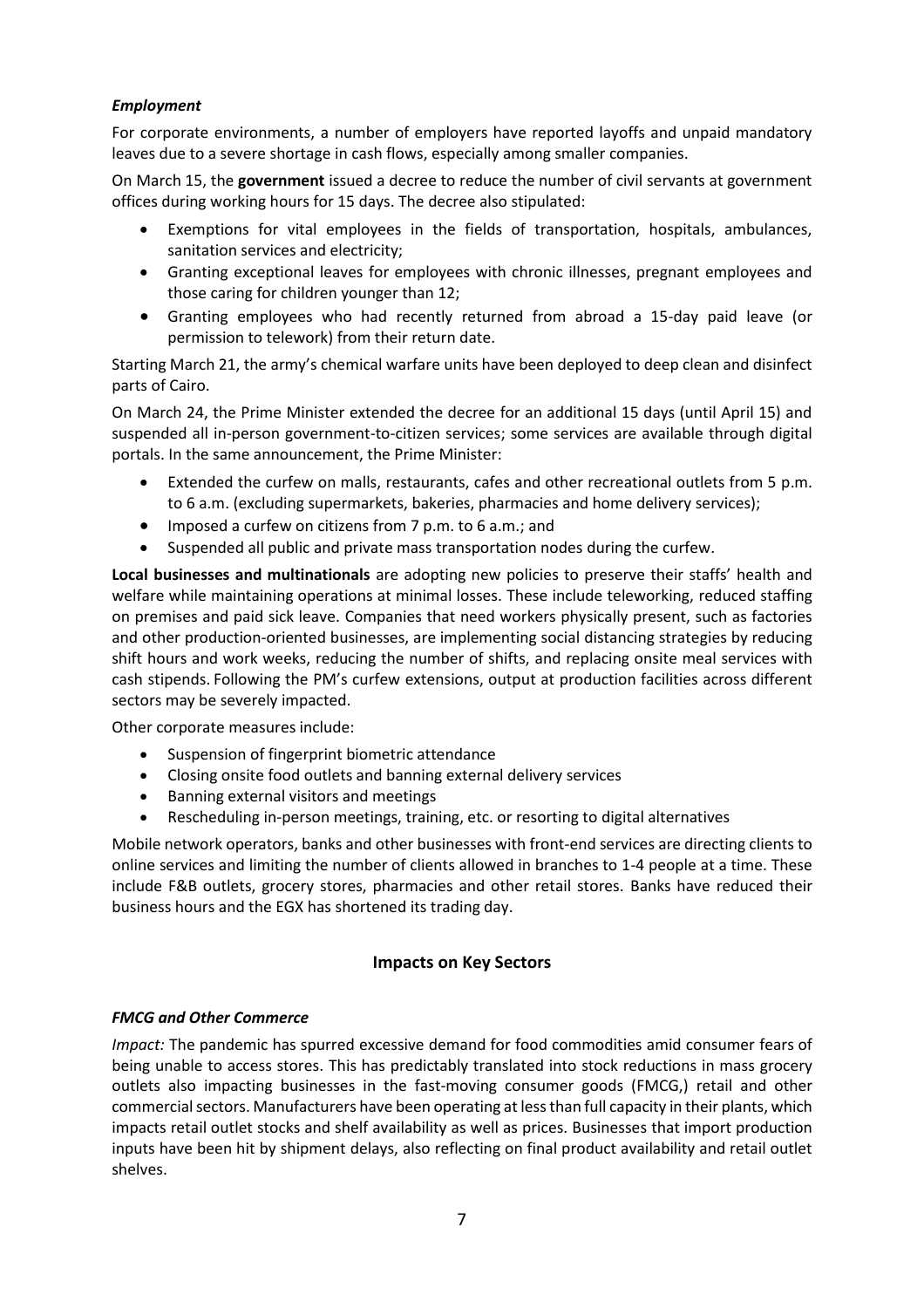#### *Measures taken:*

- To mitigate the impact on the supply of goods and production as a result of the curfew, the government has announced that targeted support to private businesses through sectorspecific measures is in the works.
- The government has also reduced the price of natural gas for industry to USD 4.5 per million British thermal unit (mmbtu) to stimulate production. This translates into a 25% price cut for cement companies that were paying USD 6.00 per mmbtu, and an 18% cut for metallurgy and ceramic manufacturers (which were paying USD 5.50 per mmbtu).

### *Healthcare & Pharmaceuticals*

*Impact:* According to the United Nations Economic Commission for Africa, global health spending will increase to up to USD 10.6 billion as a result of the virus outbreak.<sup>11</sup> Soaring demand for surgical masks, disinfectants, ethyl alcohol and ethanol in Egypt has resulted in significant price increases and dwindling supplies.

#### *Measures taken:*

- The PM's March 24 decree exempts hospital and medical facilities from the partial curfew.
- The Ministry of Trade and Industry has banned exports of surgical masks, disinfectants and medical alcohol for three months to ensure that Egypt has enough supply to cover local needs.
- In addition to its network of 21 ministry and university hospital laboratories, the Ministry of Health is looking into having other major hospitals conduct the PCR test used to diagnose COVID-19. Should the number of cases exceed 1,000, the ministry would consider converting schools into medical facilities dedicated to COVID-19 patients.
- The government plans to dedicate 69% of its investments in FY 2020/21 to healthcare and increase the number of beds in government hospitals' intensive care units.
- With other national health ministries and the World Health Organization, Egypt's health ministry is cooperating with Facebook on an initiative to spread awareness about the risks of COVID-19.

#### *Petroleum and Mineral Resources*

*Impact:* The pandemic has led to a decline in global demand for energy despite the decrease in both oil and natural gas prices. In light of the Saudi-Russia oil war triggered by the COVID-19's spread, oil markets have been significantly stifled, driving global oil and gas companies to cut back on their spending and projects.<sup>12</sup> Lower Brent crude oil prices will likely have a positive impact on Egypt's hydrocarbon bill. In FY 2018/19, Egypt's petroleum imports were at USD 12.1 billion<sup>13</sup> when oil prices were in the range of USD 60 per barrel. If oil prices remain depressed over the coming period (USD 23.5 per barrel at time of publishing), the import bill is likely to decline by half.

#### *Measures taken*

• The Ministry of Petroleum facilities have reduced their workforces, rotating employees at field and production sites in shifts to keep production at the same levels.

<sup>&</sup>lt;sup>11</sup> United Nations Economic Commission for Africa (UNECA). Economic Impact of the COVID-19 on Africa. March 2020

<sup>12</sup> International Energy Agency (IEA). Fuel Report. March 2020

<sup>&</sup>lt;sup>13</sup> Central Bank of Egypt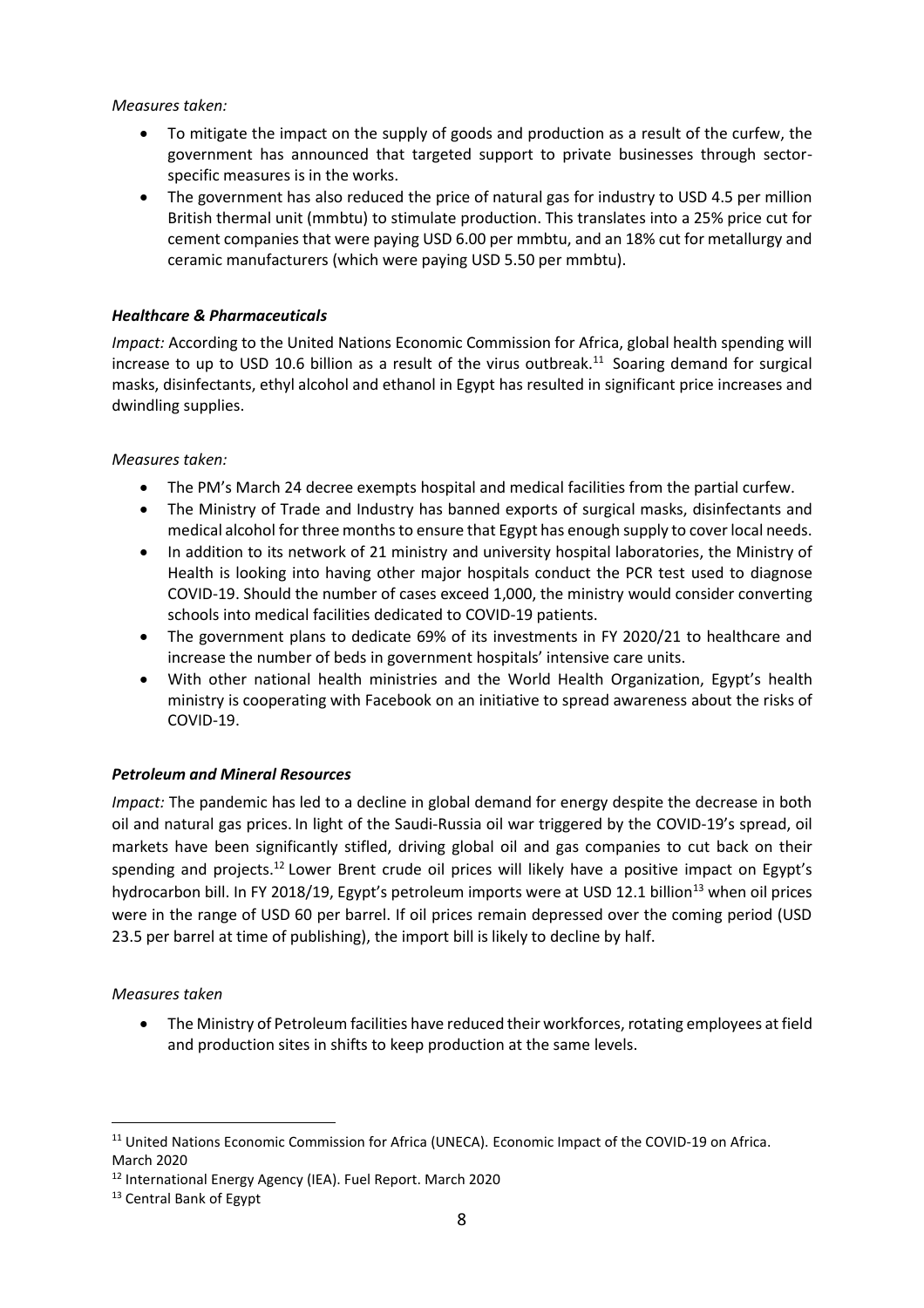• Due to global travel restrictions, the petroleum ministry hasset up an online platform to allow foreign companies to participate in its gold exploration tender, which is accepting bids until July 15.

#### *Education*

*Impact:* On March 15, schools and universities closed for a two-week period, which has been extended to April 15. A number of exams such as the International Baccalaureate (IB), SATs and the British Council's IELTS have also been cancelled or postponed until April/May. To date, the IGSCE is the only international exam reported to be proceeding on schedule. Private universities' end-of-term exams have been cancelled, while final exams could be postponed depending on the state of affairs.

#### *Measures taken*

- The government is sterilizing all educational facilities, and the **public school system**'s Thanaweya Amma exams and its middle school equivalent are expected to proceed as scheduled in sterilized test rooms. Final exams for the primary and preparatory levels have been cancelled.
- The Ministry of Planning announced the higher education sector will see a 104% increase in public investments during FY 2020/21, which will be directed towards university expansions and automating and equipping university hospitals with better tools.
- **Private schools and universities** are continuing classes via YouTube, Google Classroom, Zoom, Freckle and other distance learning platforms. Some private schools are also employing other tools besides exams to assess students on their e-learning modules.

#### *Entertainment, Recreation, Cultural and Sports Activities*

The government has banned all large public gatherings including cultural events and conferences, and closed venues such as cinemas, popular markets, gyms and zoos. All team and communal sports activities — including football games and competitions — have also been halted, and all sporting clubs and youth centers are closed until at least April 15. All religious institutions have suspended mosque and church services, weddings and other ceremonies.

#### **International Support**

A number of international finance organizations have set up programs to help countries weather the economic shocks of the pandemic, which Egypt could tap into if necessary.

#### *The European Bank for Reconstruction and Development (EBRD)*

Launched an emergency package of an EUR 1 billion to support companies in affected member countries, with the amount to be scaled up if necessary. The package will include working capital facilities of up to two years for energy developers and other corporates as well as balance sheet restructuring and short-term liquidity support for municipal, energy and infrastructure clients.On the home front, EBRD is reportedly in discussions with local banks to help businesses, specifically SMEs, who may experience a sharp decline in revenues and tightened liquidity.

#### *The African Export-Import Bank (Afreximbank)*

Announced a USD 3 billion package to help manage the economic and health impacts of the crisis. It will support member states (including Egypt) and other financial institutions in meeting their commercial loan obligations and support foreign currency reserves in states' central banks.